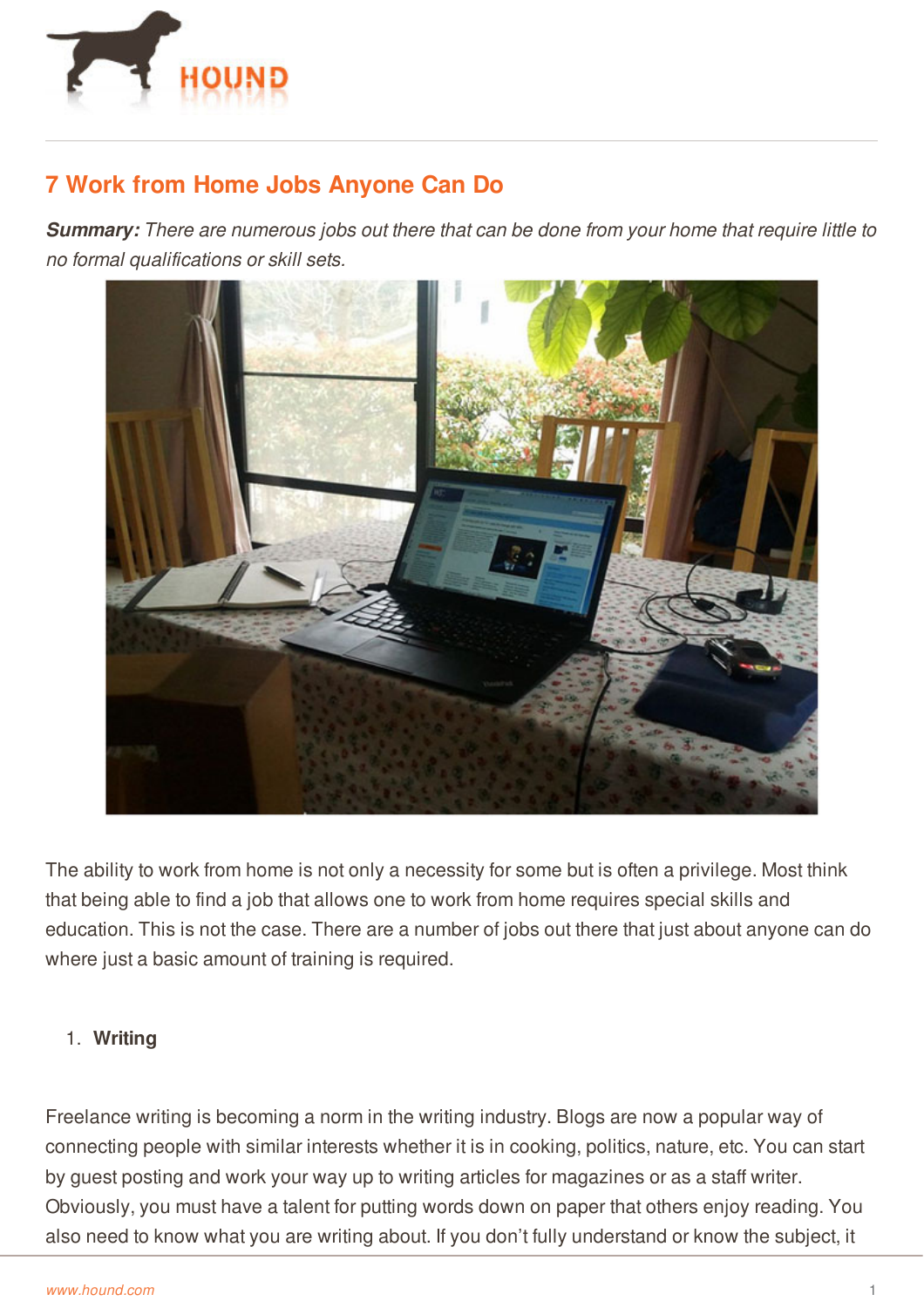

will show in your piece.

# 2. **Virtual Assistant**

Virtual assistants complete a range of tasks including document filing, social media management, email management, assisting in writing eBooks, etc. They are pretty much a personal assistant, but virtual, so you will need good communication and research skills as well as technology skills.

## 3. **Google Rater/Web Researcher**

This is a new area that is quickly becoming popular. Websites need to be rated and analyzed. You need a basic knowledge of the internet and web pages. You must also follow certain guidelines that will depend on the company you work for.

#### 4. **Crowd Worker**

Companies provide tasks for others to complete. This is where crowd workers or micro task workers come in. They are usually paid per task. The directions on how to complete the task are included in the task guidelines, so not many skills are usually required.

## 5. **Website Tester**

Website testers explore websites to make sure links work and the site flows smoothly. You will need some tech savvy and know how to use headphones.

#### 6. **Customer Service**

[Companies](http://www.hound.com/) are turning to at home customer service representatives to help customers. You will likely need to have good technological skills on top of excellent customer service skills for this position.